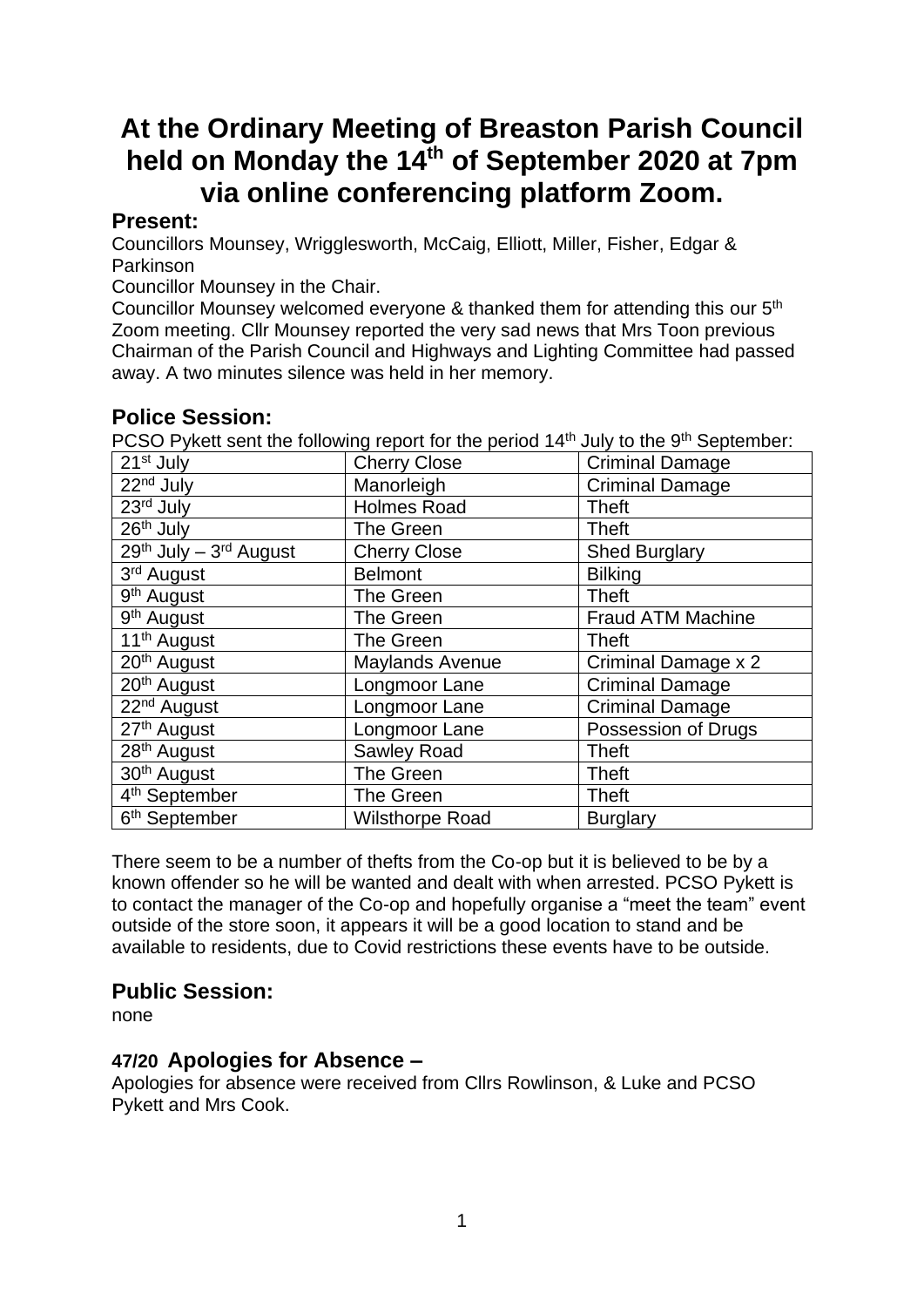### **48/20 Declaration of Members Interest – to enable any Councillors to indicate any items on the agenda in which they have a personal or**

# **pecuniary interest in accordance with the Parish Council's Code of Conduct –**

Cllrs Fisher & Edgar declared an interest in any In Bloom related items.

# **49/20 Dispensations – to report on and consider any requests for dispensation in accordance with S31 of the Localism Act 2011 –** none

### **50/20 Approval of the minutes of the ordinary meeting held on 13th of July -**

It was PROPOSED and SECONDED to accept the minutes of the meeting held on 13<sup>th</sup> of July. Clerk and Chairman to liaise over the signing of the minutes during lockdown.

### **51/20 Correspondence –**

None

### **52/20 Clerk's Report**

**a) Charity Accounts –**

it was RESOLVED to note that the accounts have been completed and signed off.

### **b) NALC 2020-21 National Salary Award -**

It was RESOLVED to accept the proposed salary increase for the Clerk in line with the National Association recommendation and back date to 1<sup>st</sup> April 2020.

### **c) Church Service Duffield Close –**

It was RESOLVED to note the request to hold a service on Duffield Close on the first Sunday of October. The risk assessment and current Government guidelines were discussed at some length. Cllr Edgar registered his objection. It was RESOLVED to accept the request in line with current guidelines Clerk to monitor the Government advice and report any changes.

### **d) Defibrillator Pads –**

It was RESOLVED to note the use by date of the current pads and replace them immediately and also provide a paediatric set of pads.

### **e) Remembrance Service –**

It was RESOLVED that the subject would be included on the October agenda but it was unlikely that any service could take place this year. A wreath would be laid in the Memorial Garden by Cllr Mounsey and one would be laid in St Michael's by Cllr Wrigglesworth.

# **53/20 GENERAL PURPOSES COMMITTEE HELD ON MONDAY 14th SEPTEMBER 2020 AS PART OF THE ORDINARY MEETING at 7.30PM ON REMOTE ZOOM MEETING**

# **Agenda Summons**

### **Public Session –**

None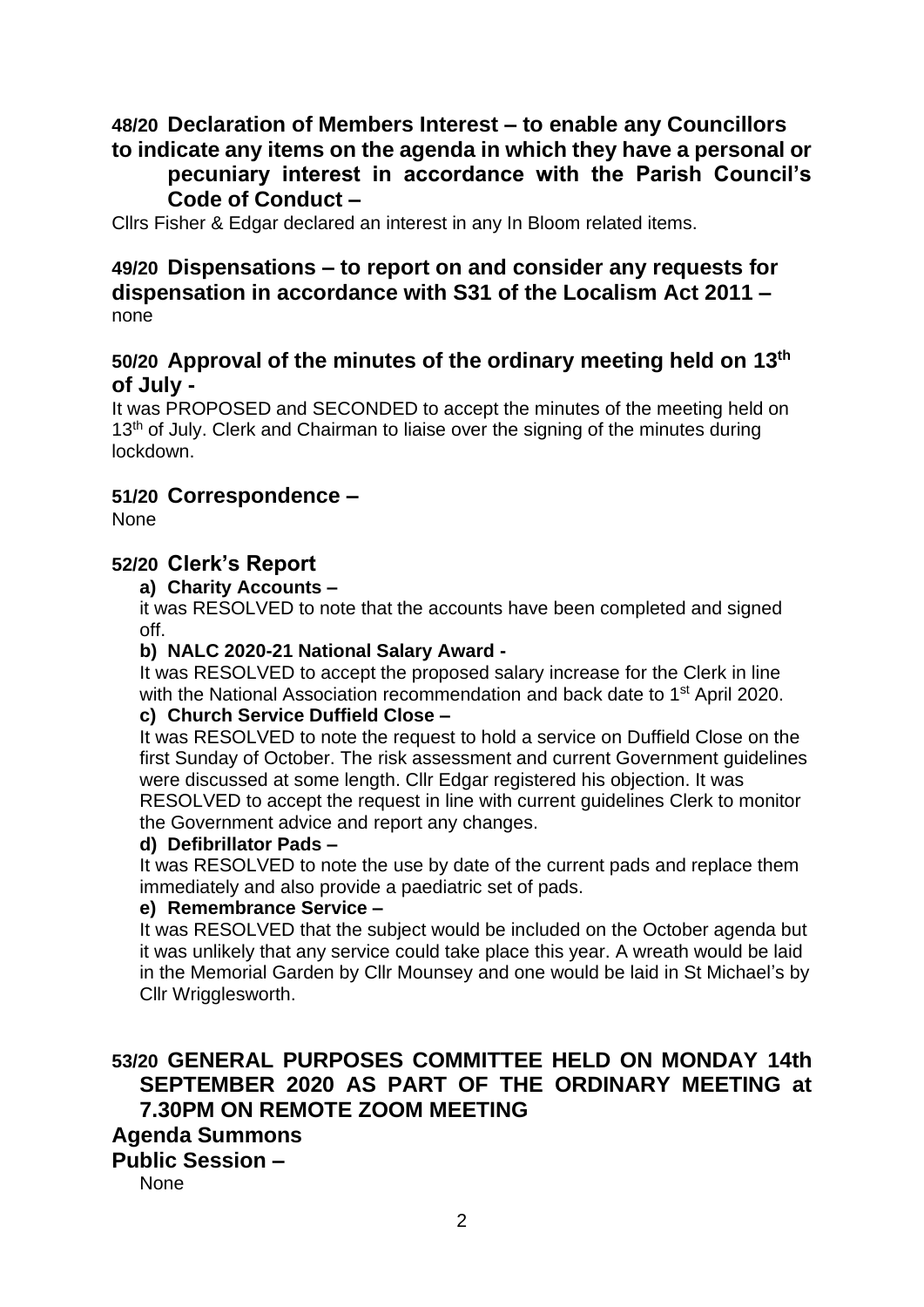# **Present:**

Cllr Wrigglesworth (Chairman) Cllrs Mounsey, Parkinson, Miller, McCaig, Edgar, Elliott & Fisher

### **Apologies:**

Cllr Rowlinson & Luke

### **Declaration of Members Interests –**

to enable any Councillors to indicate any items on the agenda in which they have a personal or pecuniary interest in accordance with the Parish Council's Code of Conduct. – **none**

### **Dispensations –**

To report on and consider any requests for dispensation in accordance with s31 of the Localism Act 2011. - **none**

# **1. Noticeboards -**

It was RESOLVED to note that the noticeboard was installed on 31/08/2020. The header board is now on order and will be installed in due course. It is hoped that the In-Bloom group can "beautify" the area at the foot of the board.

# **2. Youth Provision – Climbing Wall –**

It was RESOLVED to note that the Clerk continues to monitor the guidance and will feedback any changes. As the children have now returned to school perhaps a session could be organised for October or February half term if the restrictions allow.

# **3. Dementia Friendly Parish –**

It was RESOLVED to note that information has been circulated via Facebook and we have a few people interested in being involved with a Memory Café however until the restrictions are eased further, we really can't move on with this project. The Clerk will continue to post Alzheimer's Society information on the website and Facebook page in the interim.

# **4. Website Accessibility**

It was RESOLVED to note the costs to build a new website as follows: 2Commune £1300 Vision ICT from £1200 - £2000plus Website Design Derby £1069.00 plus vat Little Black Dog sites start at £400

Information on the results of WAVE (accessibility tests) run on examples of the web pages created by the companies was considered and the positive work undertaken at Draycott Parish was detailed. It was RESOLVED to go ahead with Website Design Derby. Clerk to make the make the necessary arrangements.

# **5. Newsletter –**

It was RESOLVED to note that information is being circulated on the website, noticeboards, Facebook page and the Breaston and Draycott News Magazine. With the ongoing issues relating to Covid19 it was agreed that the newsletter would be postponed until the restrictions were lifted.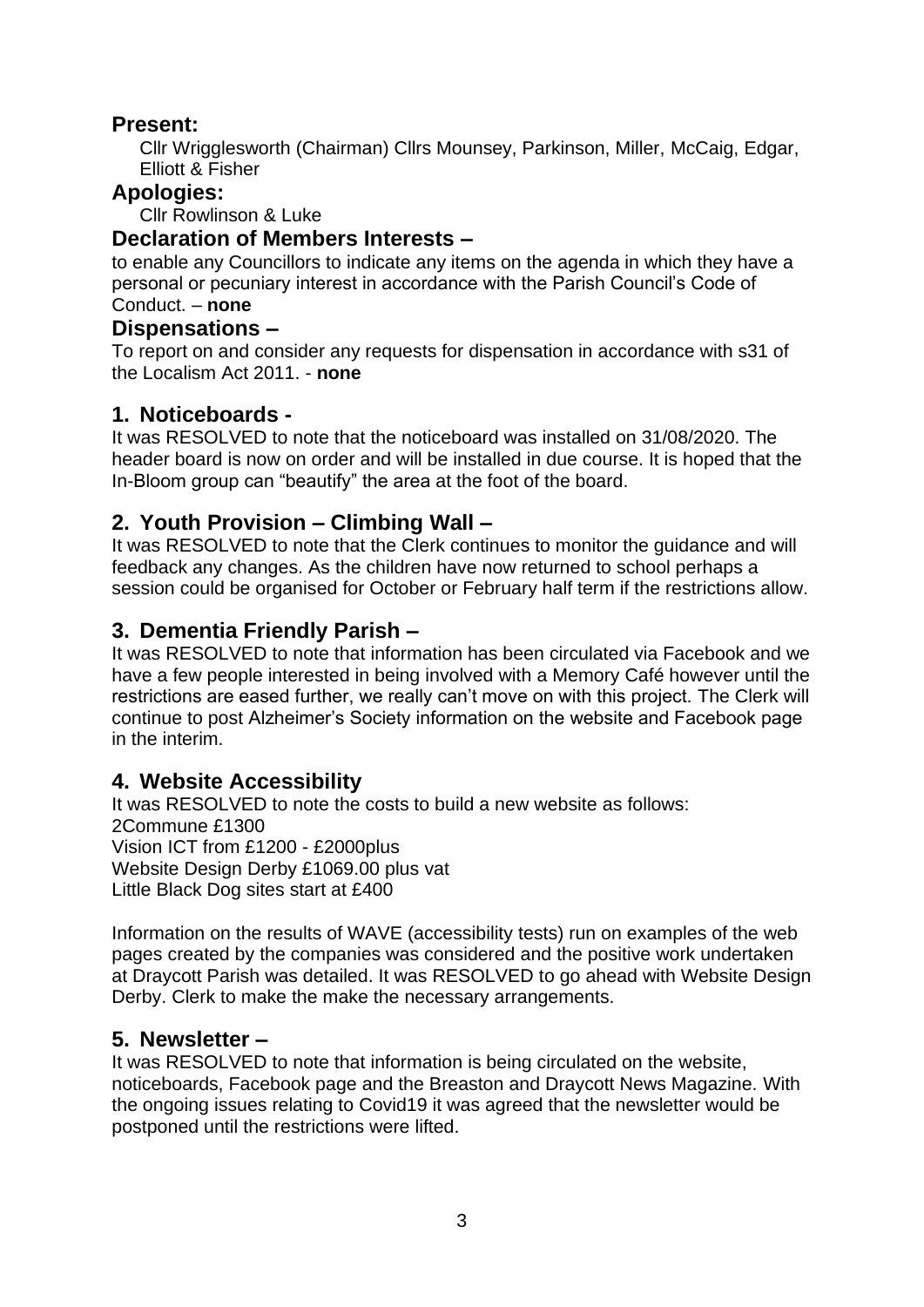# **6. Facebook Page –**

It was RESOLVED to note that Facebook page has been a success up to date with 199 followers 724 people reached in the last 28 days and over 500 engagements. Councillors agreed to adopt and sign up to the new social media policy circulated by the Clerk.

# **7. Lone Working Safety Trial-**

It was RESOLVED to note that the Skyguard annual contract was signed and the devices have been delivered. The caretaker has been using the device and following a few teething problems it has been working well.

# **8. Replacement Office Computer-**

It was RESOLVED to note that the Clerk has requested quotations from three companies:

ADS - £650 + vat all transfer etc included. 2yr guarantee SB Computers £399 + vat + online set up £55 per hour – 1-2 hours 1 yr guarantee Computer Repairs Derby Quote awaited.

It was RESOLVED to go ahead with the quote from ADS

# **9. PCMR Public Toilets –**

It was RESOLVED to note that the "modesty" wall that separates the gents and ladies' loos at the PCMR in Blind Lane was found to be damaged on the evening of the 20<sup>th</sup> of August. The clerk attended and made safe. EBC have removed the wall. A new steel barrier was suggested, but the need for the separation was queried and it was RESOLVED that the area would be tidied up and left without the barrier.

# **10. Casual Vacancies - Co-Option –**

It was RESOLVED that the Clerk would advertise the two vacancies on the Facebook page and noticeboards and revisit the subject of interviews once the results of the notices were known.

# **11. Calendar –**

It was RESOLVED to note that the calendar competition deadline has now passed, and 25 entrants have sent in 103 photos which the Clerk is organising onto memory sticks for the three judges hopefully results and the design for this year's calendar will be complete for the next meeting.

# **12. Councillors Reports –**

### **a) Personal adverts on noticeboards –**

It was RESOLVED to note that personal notices were once again overtaking the noticeboards – caretaker to monitor and remove where necessary.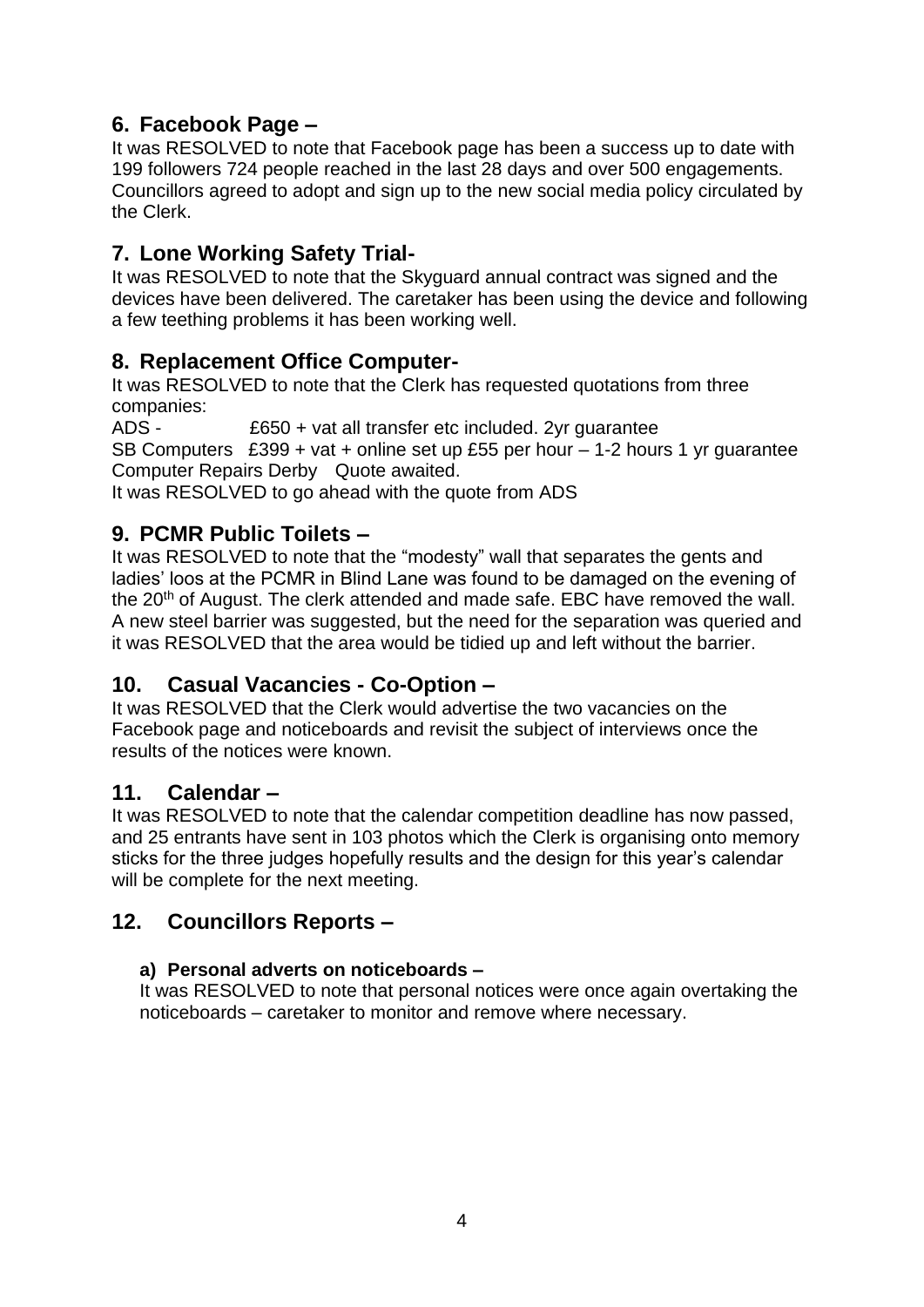# **54/20 Parks & Cemeteries Committee of Breaston Parish Council held on Wednesday 9th September at 8.45am on Remote Zoom Meeting**

**Agenda Summons - Public Session –** none **Present:** Cllr McCaig (Chairman) Cllrs Miller, Mounsey, Wrigglesworth & Edgar **Also Present:** Cllrs Luke, Fisher, Elliott & Parkinson **Apologies:**  Cllr Rowlinson.

### **Declaration of Members Interests:**

To enable any Councillors to indicate any items on the agenda in which they have a personal or pecuniary interest in accordance with the Parish Council's Code of Conduct – **Cllrs Fisher & Edgar declared an interest in any In-Bloom items Dispensations:**

To report on and consider any requests for dispensation in accordance with s31 of the Localism Act 2011 - **none**

### **Risk Management –**

### **a)Flooding at Cemetery –**

it was RESOLVED to note that surveyors Smith & Roper are booked to come and survey the chapel on the 11<sup>th</sup> of September – Mr Fisher has removed some of the floorboards. Mr Fisher noted some rot on the joists on the right-hand side of the building, so it doesn't look promising. Clerk to keep councillors updated on progress with the surveyors.

### **b)Goal Posts –**

it was RESOLVED to go ahead with the project to move the goal posts to the more level section of the field at a cost of £890.00

### **c)Gate in Perks Boundary –**

it was RESOLVED to note that a request to have a site visit to the property has been made and the Clerk will make the necessary arrangements in due course. The gate is due to be removed by the contractors shortly.

### **d)Anti-Social Behaviour Open Spaces-**

it was RESOLVED to note that the Clerk and Caretaker continue to monitor the situation and a log of drug taking paraphernalia is being kept for all areas. There still seems to have been a lot of drinking on Perks Park judging by the litter and one resident reported teenagers being very noisy on the park after 10pm Clerk reported to the Police and recommended reporting to the police when it is actually taking place. No further reports have been received.

### **e)Dead Tree – Rectory Road Verge –**

it was RESOLVED to note that the branch was removed from the tree on 9<sup>th</sup> August.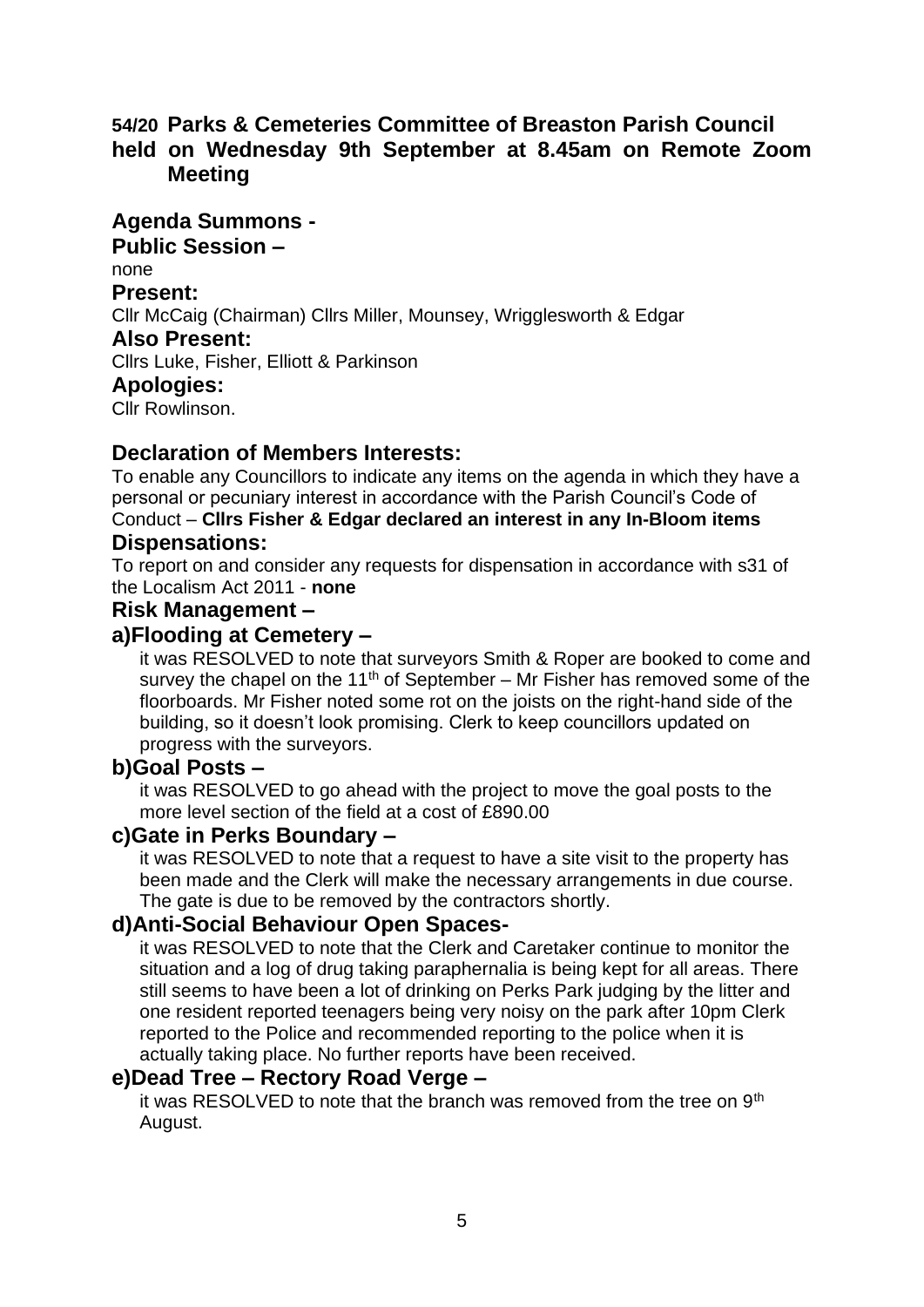# **f)Chapel Store Doors –**

it was RESOLVED to note that the cost to carry out work to repair the rotten sections of frame and to strip back all of the woodwork and repaint was £540.00. The Clerk & Caretaker cleared out both of the stores and the vestry on the 13<sup>th</sup> of August. The sandbags that had been stored in the chapel following the floods in November have been moved to the area adjacent to the soil pile. They were causing the store to be damp. It was agreed to go ahead with the work to repair the doors.

# **g) Trees in the Cemetery –**

it was RESOLVED to note that a letter from Maggie Throup was received following the July meeting. A response was sent to Maggie on the 21<sup>st</sup> of July. Enquiries were made with the insurers regarding trees. No further correspondence has been received in relation to 9 Holly Avenue. It was agreed that the work recommended as low priority in the inspection report should be carried out. Clerk & Chair of Finance Committee to include the tree budget in their review of finances.

# **h) Wards Lane Central Gateway Duffield Close –**

it was RESOLVED to note that the gateway had to be removed at the end of July as it became unsafe, Mr Fisher was called out to make safe and then made repairs, the caretaker completed the job with a lick of preserver on the  $5<sup>th</sup>$  of August.

# **i) Ragwort – Johnson's Meadow -**

it was RESOLVED to note that Cllr Wrigglesworth reported Ragwort in the meadow at the end of July, the large field to the rear of the meadow is overrun with the weed. The Clerk reported this to Westerman (the landowners) who have contacted the farmer that leases the land. Cllr Wrigglesworth had spoken to Mr Grammar who has treated the large field for the weed and Cllr Wrigglesworth has removed all of the Ragwort that could be detected from Johnson's meadow. A massive thank you to Heather.

# **j) Legionella Testing –**

it was RESOLVED to note that the Clerk arranged for the legionella testing to recommence in August.

# **k) Play Area Fencing –**

it was RESOLVED to note that residents on Facebook had requested that the play area be fenced off. In 2015 we received quotes for the work ranging from £6608 to £16856.00 Following discussion it was resolved that it was a large expense for a limited benefit. Clerk to investigate any grant funding that could be accessed for this kind of work and report back.

# **Cemetery Memorial Safety -**

It was RESOLVED to note that the Old Cemetery plots were inspected once again on the 13<sup>th</sup> of August 56 stones had been identified in February and laid.

17 have now been fixed by families. The remaining 39 are still laid apart from 6 which have been "reinstated" back to their previous positions.

New notices have been installed on all of the laid plots. The 6 plots where they have been reinstated have notices warning of removal of the stones – Clerk to organise with Mr Fisher to relay them once more. It is proposed to leave the plots until the new year monitoring the 6 tampered with plots. It should be noted that the cemetery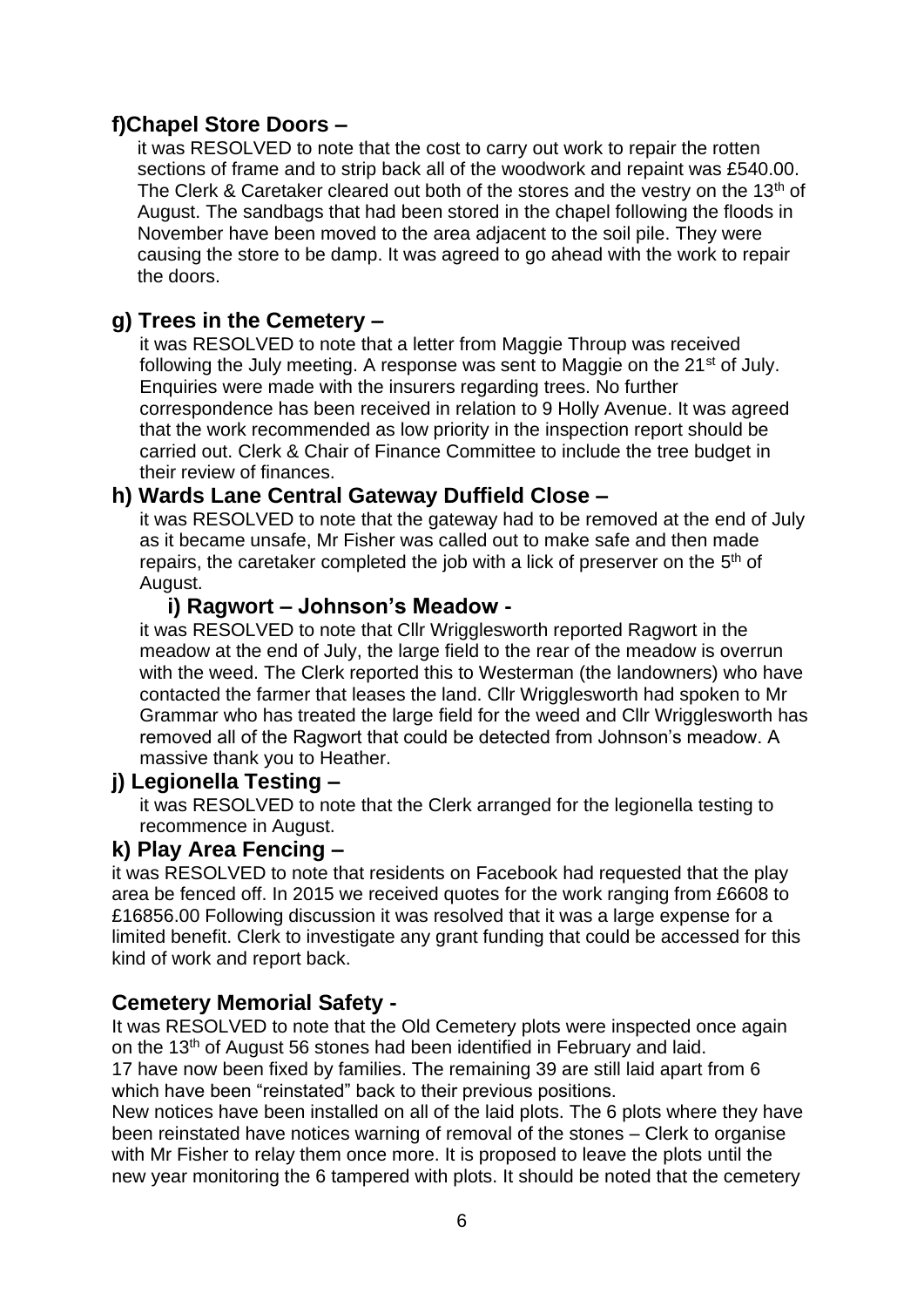works on a yearly pattern and some families don't visit more than once a year. **Sinking** – the prices quoted by IMI were noted and it was agreed that the Clerk would procure further quotes prior to the January meeting.

# **EBC Bin emptying – a)Litter Removal/Cost**

it was RESOLVED to note that a price had been received for litter collection from three sites of £1081.61 per annum. It was resolved to accept the quote.

# **b)Soil Pile**

it was RESOLVED that the Clerk would liaise with Mr Fisher regarding a quote for reinstating a soil pile structure similar to the previous.

# **Duffield Close –**

# **a) Sensory Garden ASB –**

It was RESOLVED to note that the benches have been removed to their new homes on the main field at Duffield Close. Comments from residents were positive about the move.

# **Paddling Pool Project Perks Park -**

It was RESOLVED to note that the project will be revisited once the lockdown restrictions are eased.

# **Trees**

# **b) Planting –**

It was RESOLVED to note that the Clerk has continued to monitor the trees and Glendale have agreed to replace the 2 dead field maples at the Navigation and the 2 Hawthorns on Wilsthorpe Road. Clerk to organise watering with local residents & Gaynor to ensure that the trees get the best possible chance to thrive. Cllrs agreed that replacements didn't have to be field maple and hawthorn, Clerk to liaise with Glendale.

News had also been received that the Woodland Trust trees were to be delivered in November it was resolved that the Clerk would contact the Sustrans/Canal Trust in relation to planting the trees near to the Navigation Inn.

# **c) Trees- Epicormic & Basal Growth –**

It was RESOLVED to note that the work has been completed.

# **d) Tree Report 2020 –**

It was RESOLVED to note the report as circulated; the inspections were carried out on the week commencing the 10<sup>th</sup> of August. The medium priority work totals £2300.00. It was agreed that the budget for tree work would need to be increased to carry out the necessary work and to cover Health & Safety work as advised by the Insurers.(Cemetery, Jubilee Garden & Memorial Garden) Clerk & Cllr Luke to include in their review of the budgets. Clerk to inspect the report in more detail and report to Cllrs in due course. Applications for approval from EBC for tree work would be submitted where applicable.

# **i) Jubilee Garden**

It was RESOLVED to note the correspondence from an adjoining resident relating to the trees in the Jubilee Garden. The Clerk has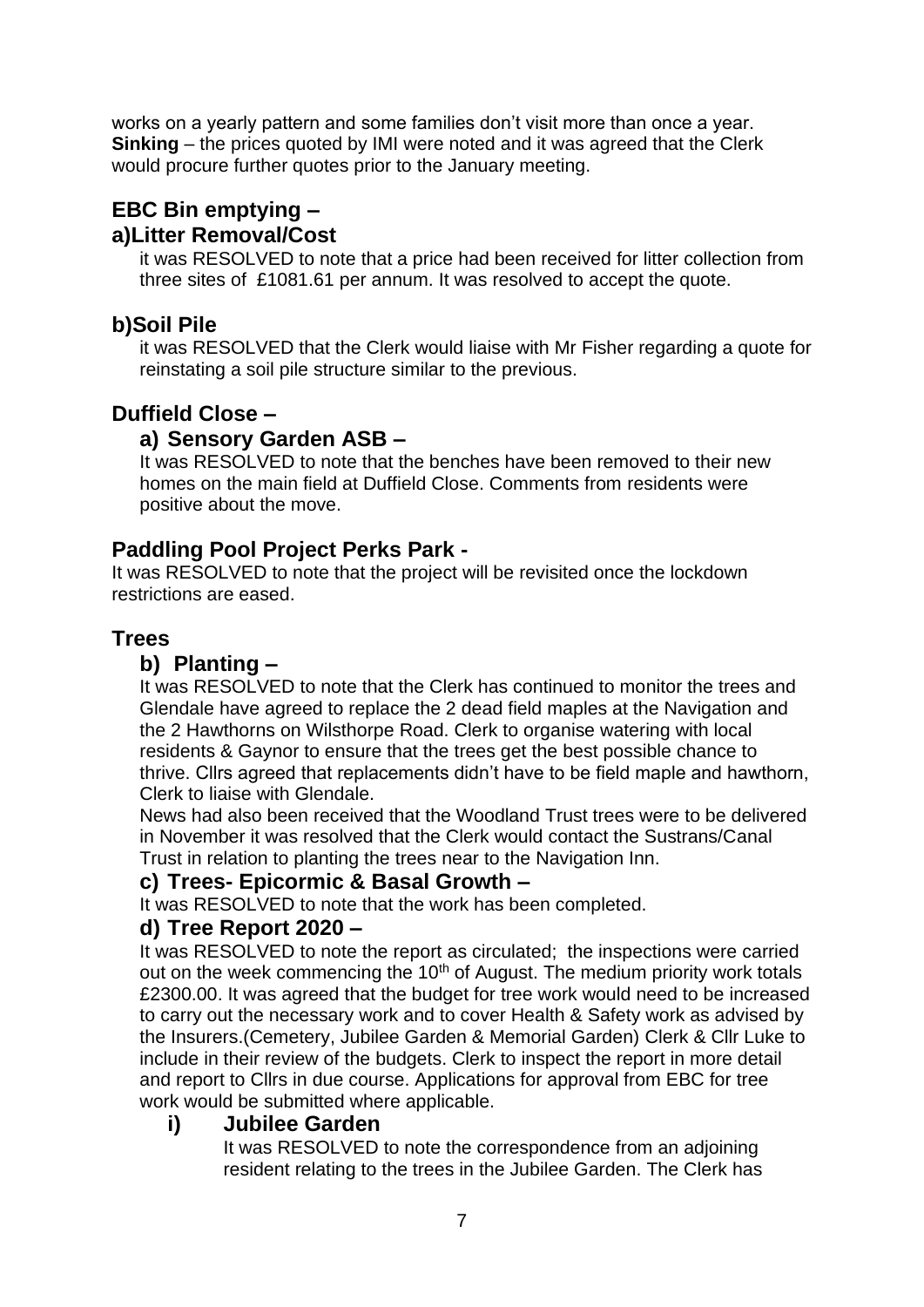requested a quotation for the trees to be pruned back away from the roof of the adjacent property and will circulate the cost in due course.

# **e) Memorial Tree -**

It was RESOLVED to note the very sad news of the passing of ex Cllr Susan Toon and agreed that the Clerk would procure a price for a memorial tree and plaque to be planted on Duffield Close.

# **Annual Play Inspection Report –**

It was RESOLVED to note the information and on what action can be taken.

### **f) MUGA –**

It was RESOLVED to note that prices to replace and or fix panels have been requested and the Clerk awaits further quotes from Mr Fisher and Pollard Engineering. Clerk & Cllr Fisher to liaise accordingly.

### **b) Rusting and peeling paint.**

It was RESOLVED to note that the cost for stripping back and repainting of the two swing sets and the basket swing frames was £480.00 it was agreed to go ahead with the work with Mr Fisher (Streetscape had been asked for a quote but don't do this type of work)

### **c)Multiplay Toddler**

it was RESOLVED to note that the Caretaker has levelled the area around the trip hazard.

### **d)Spring Balance Delamination**

it was RESOLVED to go ahead with the repairs as quoted by Mr Fisher at £45.00 **e)General issues** 

it was RESOLVED to note that missing caps have been procured and the caretaker will install.

# **Covid19 Restrictions –**

### **g) Play Equipment**

It was RESOLVED to note that following a risk assessment the play equipment was reopened in line with the Government Guidelines on the 28<sup>th</sup> of July the Caretaker continues to carry out the weekly safety checks and new posters are installed to ensure that park users are aware of their responsibilities.

### **c) Council Buildings**

it was RESOLVED to note that the Government guidelines will continue to be monitored and as soon as it is considered safe to reopen the Clerk will report to Council. However, in line with the news this morning it is thought unlikely for some time yet.

# **Councillors Reports Feedback:**

# **h) Chapel Guttering**:

It was RESOLVED to note that guttering was fixed in July.

### **i) Cemetery Entrance Areas**

It was RESOLVED to note that the two areas adjacent to the Old Cemetery gate have been cleared by the Grounds Maintenance Team costing £223.65 + vat.

# **j) Chapel Porch Doormat** –

It was RESOLVED to note that the doormat was removed as part of the above job. However once removed it was found that there was graffiti on the floor of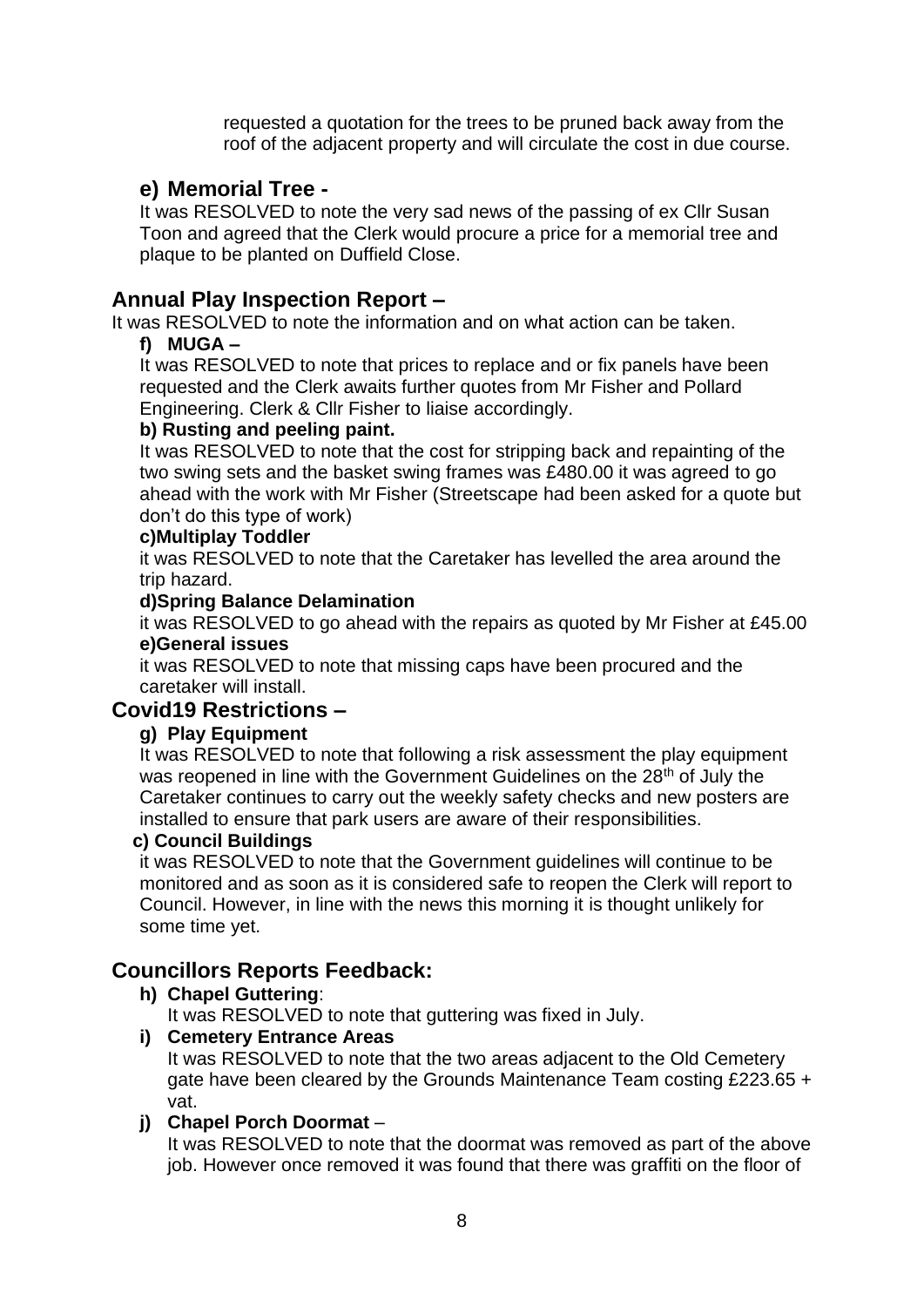the porch, the caretaker has taken steps to remove the graffiti with some success but continues to work on the mark.

**k) Cemetery Learner Drivers** –

It was RESOLVED to note that the Clerk reported the use of the car park for driving lessons and EBC will monitor the situation. Cllrs should report to the clerk any instances that they witness. Cllr Elliott reported that there had been comments regarding the practice on Spotted Breaston with mixed responses. Cllr McCaig reported that she had seen the 1st Choice Driving school carrying out lessons again in the car park, Clerk to report to EBC.

# **Councillor's Reports:**

- **l) Pavilion Security -** Cllr Mounsey raised concerns regarding the number of people with keys to the pavilion and the risk attached in line with Covid19 issues. Clerk to liaise with the football clubs to investigate the number of coaches with access.
- **m) Cemetery Plots -** Cllr Mounsey raised concerns over the installation of artificial turf and solar lights in the cemetery. Following some discussion, it was resolved to monitor the situation.

### **n) Johnson's Meadow – Drug Paraphernalia**

it was RESOLVED to note that the Caretaker had discovered more plastic syringes on the field this week.

### **o) Footpath Signs Johnson's Meadow –**

It was RESOLVED to note that the signs regarding the re-routing of the footpath had been removed again. Clerk to organise replacements.

The meeting closed at 10.10am

# **55/20 Highways & Lighting Committee of Breaston Parish Council held on Wednesday 9th September at 10.10am on Remote Zoom Meeting**

# **1. Agenda Summons**

# **2. Public Session –**

The clerk reported a telephone conversation with a resident this morning regarding the trees on the verge at the junction of Stevens Lane & Draycott Road. Cllr Parkinson to take up with the team at DCC. Clerk & Cllr Parkinson to liaise. Cllr Parkinson reported that he had forwarded the details to the team at DCC and awaits a response.

# **3. Present:**

Cllr Fisher (Chairman) Cllrs Parkinson, Elliott, Edgar, Mounsey & Wrigglesworth **Also Present:**

Cllrs Luke, McCaig & Miller

# **Apologies:**

Cllrs Rowlinson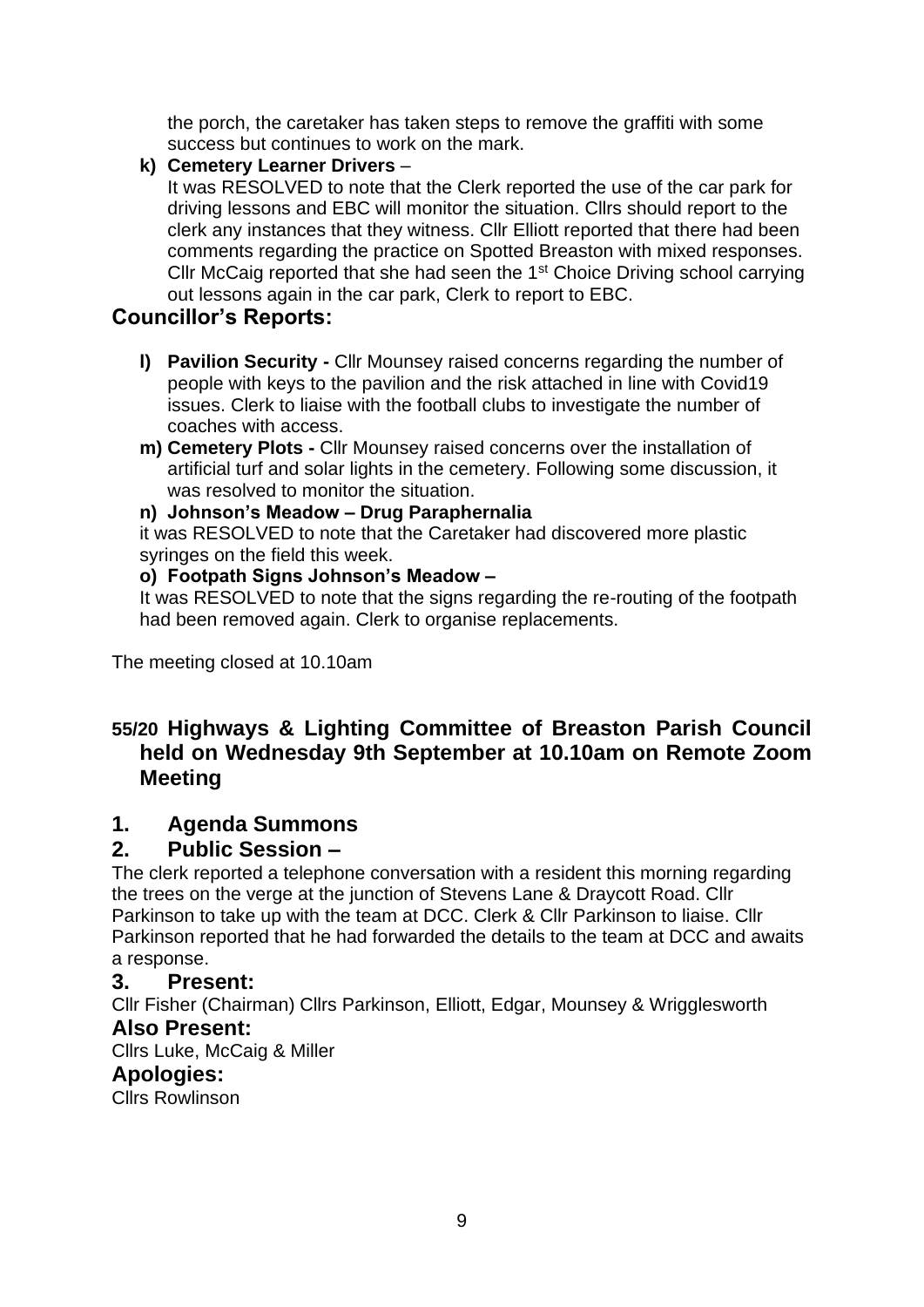# **4. Declaration of Members Interests:**

To enable any Councillors to indicate any items on the agenda in which they have a personal or pecuniary interest in accordance with the Parish Council's Code of

#### Conduct – **Cllrs Fisher & Edgar declared an interest in any In-Bloom items. 5. Dispensations:**

To report on and consider any requests for dispensation in accordance with s31 of the Localism Act 2011 - **none**

# **6. Potholes/Street Lights/Overhanging Vegetation –**

# **a)Highways Report:**

Potholes have been reported on Maylands Avenue, Sawley Road and damaged tactile paving at The Grove. Sawley Road and Maylands work completed. Cllr Elliott reported further issues at the junction of Mount Street & Maxwell Street and the continuing problem at the rear of Firfield Primary School on Firfield Avenue, Clerk reported on 8.9.20.

# **b)Street Lighting –**

it was RESOLVED to note that DCC report that all non-essential work is on hold until Covid19 restrictions are lifted. Lamp on Duffield Close reported not working again – Clerk liaising with DCC regarding the work that should have been undertaken in March.

### **c)St Michael's Pavement Work –**

it was RESOLVED to note that work was due to commence on Monday the 7th of September for 2 weeks. As yet no work apparent.

### **d)Overhanging Vegetation-**

it was RESOLVED to note reports were sent to DCC regarding the hedges on Risley & Breaston Lane, work has been carried out at the Wilsthorpe Road properties and the hedge at Goldenbrook Close has been completed. DCC have written to the landowner on the Breaston to Risley footpath and the work is expected to be undertaken in the autumn. Further reports have been sent in relation to hedges and trees on Longmoor Lane and Firfield Avenue. It is worth noting that the officer previously responsible for Erewash in the Rights of Way team at DCC has retired and it is unclear if he is being replaced. The DCC Minor Maintenance Scheme Works have been carried out on footpaths 13,21 & the Coffin Walk and the invoice has been raised for DCC.(Inv 912) PC Chairman to sign off forms Clerk to organise.

# **7. M1 Noise:**

It was RESOLVED to remove this item from the agenda until the time when the BREP report is due next year – Clerk to add to calendar.

# **8. School Run Issues:**

# **a) Air Pollution – Wilsthorpe Road –**

It was RESOLVED to note that the situation will be monitored now that the children are returning to school. Clerk to contact the head in the coming weeks to request a meeting.

# **b) Inconsiderate Parking – Meadow Close –**

It was RESOLVED to note that now the children are returning to school the situation will be monitored. Cllr Edgar reported that currently it wasn't up to the normal levels as the school start and finish times are being staggered.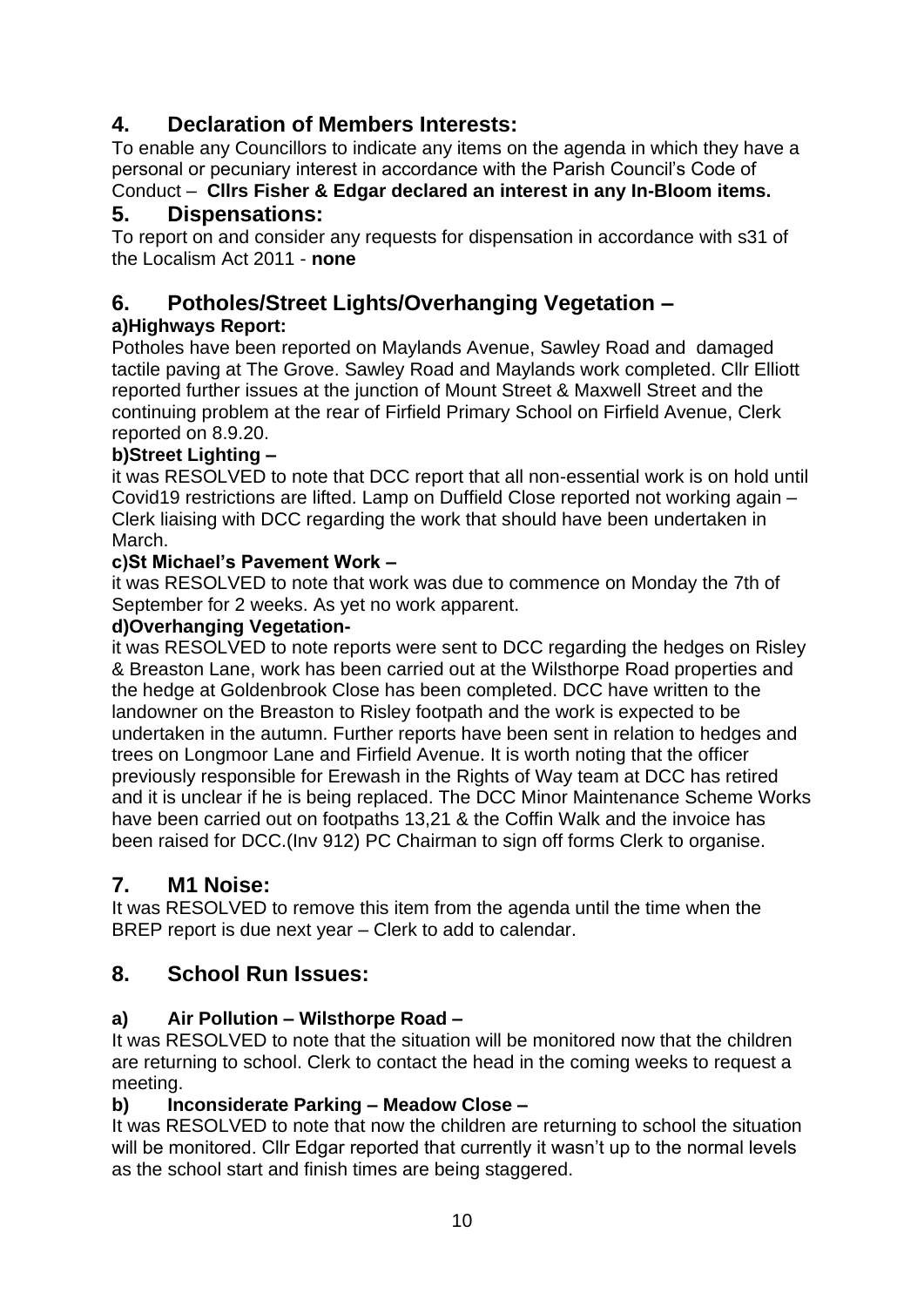# **c) DALC AGM (20/10/2020) Motion – School Run Issues.**

It was RESOLVED to note that the Motion for the DALC AGM was sent to the chief officer in July. The Council must also be represented at the meeting and will have the right to address the meeting on the motion for a maximum of 5 minutes. Clerk volunteered to attend the virtual meeting.

# **9. Bourne Square Jitty –**

It was RESOLVED to note that there is nothing to report on this subject therefore it will be removed from the agenda until the new financial year next year. Clerk to add to calendar and chase DCC in April.

# **10. Sawley Road Traffic –**

It was RESOLVED to note the correspondence from a resident of Sawley Road regarding the number of heavy goods vehicles using the route to avoid the low bridge at Sawley Railway Station. Clerk to chase DCC for a response to the correspondence.

# **11. Breaston in Bloom – Longmoor Lane –**

It was RESOLVED to note that an informal meeting has been organised with the Longmoor Lane Sub Committee of the In-Bloom Group (10.09.20) a further meeting of the Highways & Lighting Committee to be organised to discuss the results of the meeting. Clerk to make the necessary arrangements.

# **12. Christmas Lights –**

It was RESOLVED to note the quotation from Leisure Lites remains at the same level as last year. Cllrs agreed to accept the quote.

# **13. Councillor's Reports**

# **a) Bourne Square -**

Cllr Luke reported the yellow lining work undertaken on Bourne Square as previously circulated. The Clerk had reported the terrible damage to the hedge and would chase DCC for a response.

# **b) Highways Inspection Report -**

Cllr Fisher thanked Cllr Elliott for undertaking the highways inspection prior to the meeting.

The meeting closed at 10.35am

# **56/20 Environment Committee of Breaston Parish Council held on Monday 24th August at 9.00am on Remote Zoom Meeting**

**1. Agenda Summons -**

# **2. Public Session –**

none

**3. Present:**

Cllr Elliott (Chairman) Cllrs Fisher, Parkinson, Miller, & Mounsey

# **Apologies:**

Cllr Wrigglesworth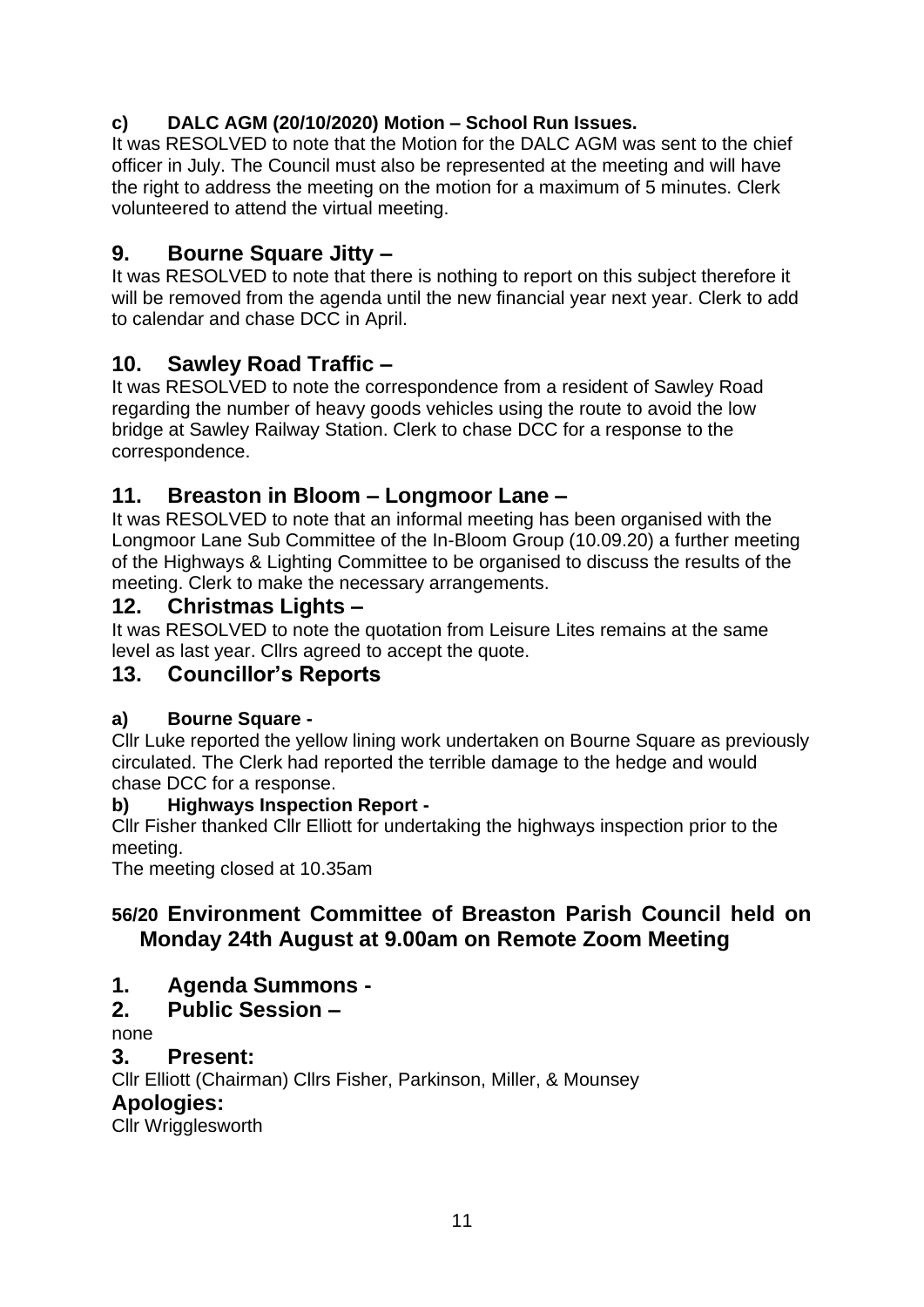# **4. Declaration of Members Interests:**

To enable any Councillors to indicate any items on the agenda in which they have a personal or pecuniary interest in accordance with the Parish Council's Code of Conduct – **none**

# **5. Dispensations:**

To report on and consider any requests for dispensation in accordance with s31 of the Localism Act 2011- **none**

# **6. NALC Consultation – White Paper Planning for the Future**

It was RESOLVED to note that the information was extremely detailed and technical the issues highlighted were discussed and the Clerk to draft a letter to DALC in response.

Meeting closed at 9.50am

# **Minutes of the Meeting of the Environment Committee of Breaston Parish Council held on Monday 14th September at 9.00am on Remote Zoom Meeting**

# **1. Agenda Summons -**

# **2. Public Session –**

none

# **3. Present:**

Cllr Elliott (Chairman) Cllrs Miller, Fisher, Wrigglesworth, Mounsey, Edgar & Parkinson

# **Apologies:**

Cllr Luke

# **4. Declaration of Members Interests:**

To enable any Councillors to indicate any items on the agenda in which they have a personal or pecuniary interest in accordance with the Parish Council's Code of Conduct – **none**

# **. Dispensations:**

To report on and consider any requests for dispensation in accordance with s31 of the Localism Act 2011- none

# **6. Village Improvement Programme –**

It was RESOLVED to note new items to be added to the list were barriers/chevrons on Sawley Road and concrete post on Longmoor Lane verge. No responses had been received in relation to any of the historic cases.

# **7. New Parish Plan Document -**

It was RESOLVED to note that Cllr Edgar would organise a meeting to progress the document in the next couple of weeks.

# **8. Flood Issues–**

# **a) Risley Lane –**

it was RESOLVED to note that the Clerk continues to chase Severn Trent Water in relation to their plans for work at this site. A claim for financial assistance in relation to the 2019 floods had been refused by DCC as only 25 houses in Erewash were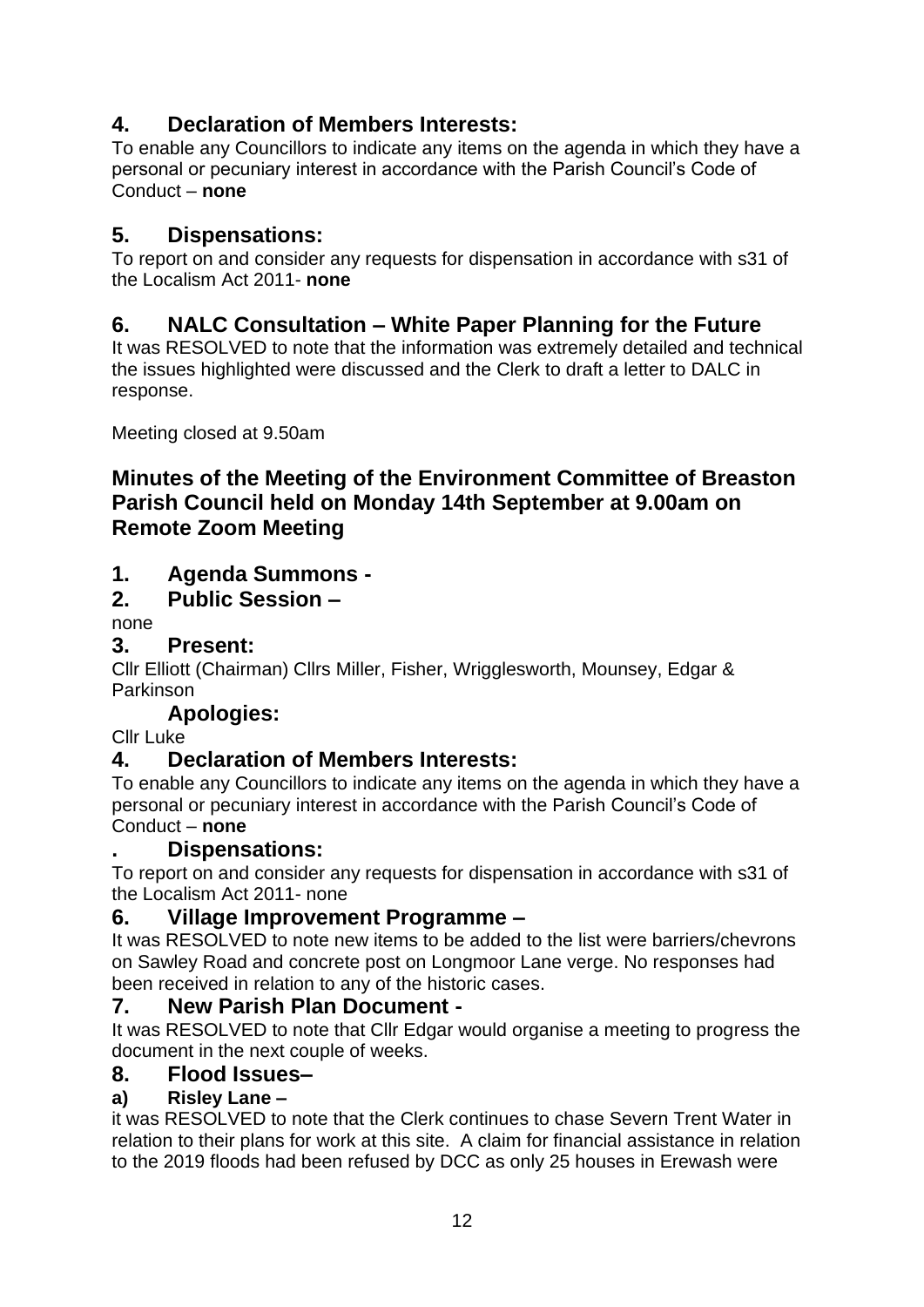flooded. It may be possible to claim for the 2020 flood, but it was thought unlikely to be successful. Clerk to make enquiries about the criteria with DCC.

### **b) Festival Avenue –**

it was RESOLVED to note that the hedges and ditches are the responsibility of the Parish Council. Contact with the Payback team has revealed that they unable to work at the site with the current Covid restrictions. In light of this it was resolved that the Parish Council would go ahead with the quote from Fox Landscapes for the following work:

Proposal 2 – Strim and clear all vegetation from ditch and side up hedgerow using brush cutters and hedge cutters ensuring all waste and debris is removed from the site

Glendale £1641.32 plus vat

Fox Landscapes £700.00 plus vat

### **c) Poplar Road/Longmoor Lane/Holly Avenue**

it was RESOLVED to note that following the correspondence from the Clerk & Cllr Parkinson DCC had cleared the ditch week commencing 7/9/2020. The Clerk has responded to DCC thanking them for the work and enquiring if there were any plans to install larger culverts as the current pipes were clearly insufficient to carry the amount of water coming off the fields. The Clerk continues to liaise with residents affected by the flooding.

### **d) Heath Gardens –**

Further to our previous discussions regarding this watercourse the clerk has now made more enquiries with the Environment Agency and Derbyshire County Council in relation to a possible diversion of the ditch somewhere at the rear of Richmond Avenue, DCC report they have no records relating to this watercourse, a response is awaited from the Environment Agency. Drains reported to DCC at the junction of Wilsthorpe Road and Heath Gardens have been partly cleared – the Clerk has reported that the work is incomplete 14/9/2020. Clerk to make request copies of drainage and watercourse plans for the village (STW/DCC). Clerk to report tree trunk in ditch on Heath Gardens.

### **e) Blocked Drain Reports-**

it was RESOLVED to note that drains reported on Holly Avenue, the Green, Blind Lane, Heath Gardens/Wilsthorpe Road have been attended to.

# **9. Climate Emergency Workshop –**

It was RESOLVED to note that the Clerk will circulate a completed survey for approval. Also, to note that the Clerk has made further enquiries with the centre for sustainable energy in relation to the installation of solar panels on the PCMR. Cllrs considered possible ways to help with climate change and it was resolved that the Clerk would investigate public sessions for residents with the Marches Energy Agency. A possible campaign to encourage residents to return unnecessary packaging to supermarkets was also discussed.

# **10. NALC Consultation – White Paper Planning for the Future-**

It was RESOLVED to note that the letter discussed at the August Meeting (24/08/20) was sent to DALC on the 1st September. Clerk to publicise the CPRE petition relating to the legislation on the Facebook page. Also investigate including a copy of the Parish Council's letter on the Facebook page.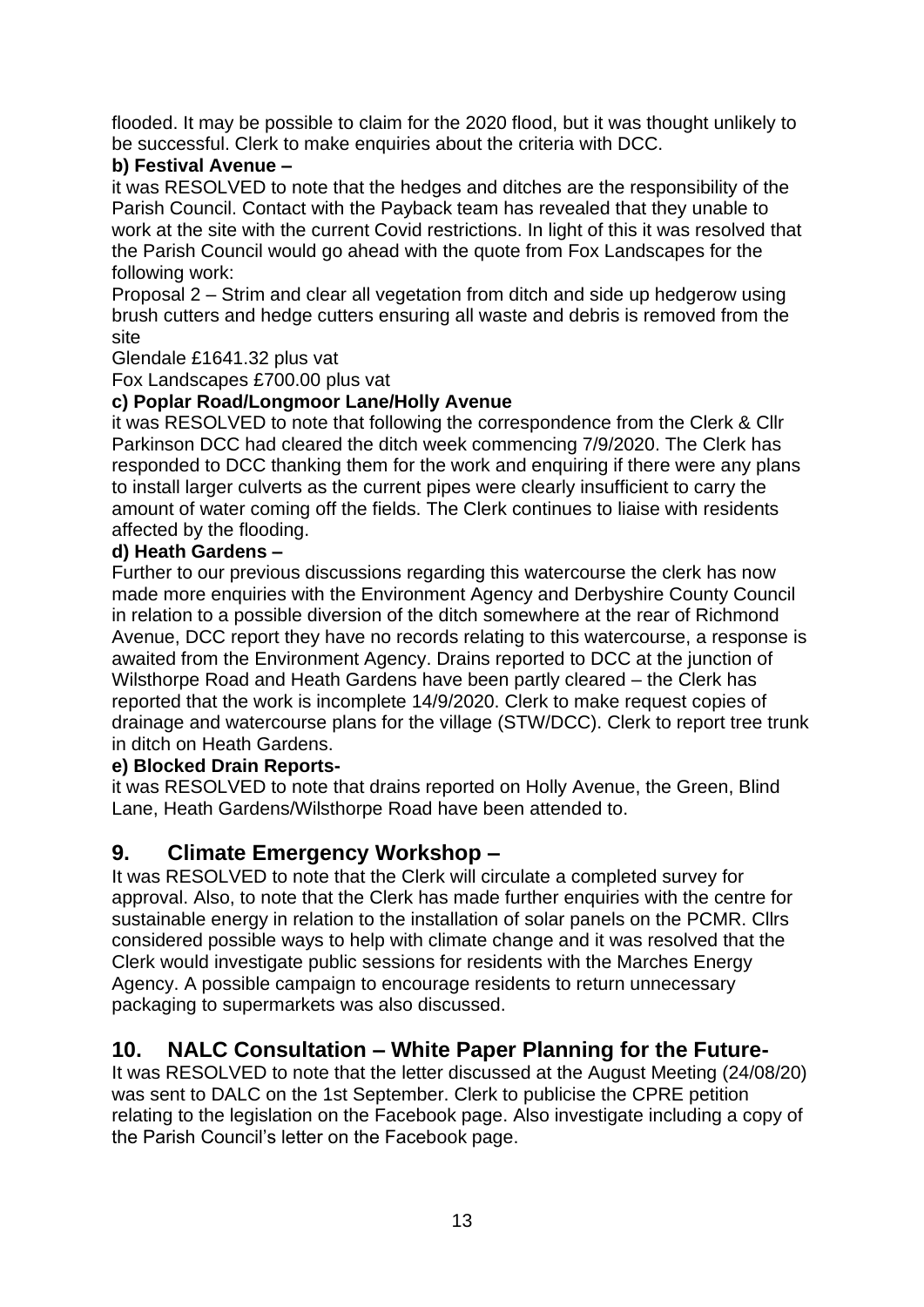# **11. Applications –**

The Committee considered the following planning applications and the recommendations are as follows:

ERE/0620/0026 – 27 Main Street, Breaston – Amended plans First floor extension and alterations to existing shop front – No objections

ERE/0820/0017 - 5 Hawthorn Avenue, Breaston - Erection of a detached building (containing double garage, store, gardening shed & storage space) to replace the existing garage and shed - No Objections

ERE/0820/0020 - 15 Firfield Avenue - Single storey front, side and rear extensions, external alterations and widening driveway (re-submission of ERE/0719/0017) - We had no objections to the application which was previously submitted in July 2019 - No objections

ERE/0820/0022 - Workshop rear of 3 Draycott Road - Change of use of site to a mixed use consisting of an outdoor display area for the sale of motor vehicles and a motor vehicle repair workshop. Erection of a fence to part of the eastern boundary. - Objections were raised in relation to the access road into the site which is

considered to be insufficient for the growing number of vehicles. The junction onto Draycott Road has poor visibility particularly with the growing number of vehicles parked on the main road and the adjacent bus stop. The site would be better accessed from the opposite side of the plot where the new security fencing is proposed. Concerns were also raised in relation to possible A-boards being used to advertise the business.

ERE/0820/0032 - 61 Longmoor Lane - Creation of a vehicular access and associated work (dropped kerb and laying of hard standing to create driveway and vehicular crossing) - No Objections

ERE/0820/0006 - 11 Sawley Road - T1, T2 and T3 - Willow - re-pollard to prevent splitting and falling onto road. - No consultation

ERE/0720/0057 - 76 Risley Lane Breaston - Works to trees within a Conservation Area: T1 - Sycamore - Prune back from house giving 2m clearance; T2 - Small Self Set Sycamore - Fell; T3 - Sycamore - Pollard by approximately 50% No consultation - Approved with conditions by EBC on 14/08/2020

ERE/0920/0007 - 57 Belmont Avenue - Conversion of existing double garage to form self-contained living unit for family member - No objections

ERE/0920/0006 - 39 Meadow Close - Erect single storey side extension. Alterations to existing rear extensions and windows - No objections

ERE/0918/0001 – Breaston Equestrian Centre, Sawley Road, Breaston – Discharge of Conditions – this application had appeared on the EBC website over the weekend but there were no details on the EBC pages.

# **12. Decisions**

The following decisions have been made by Erewash Borough Council:

ERE/0819/0035 - Walford, Birchwood Avenue - Outline for 5 detached dwellings (access and layout for consideration) including the demolition of the existing dwelling - Approved with conditions by Committee 16.07.2020

ERE/0720/0022 - 2 Maylands Avenue - Works to protected Horse Chestnut tree, crown reduction by 2m to reduce branches to previous cut points - Approved with conditions 31.07.2020

ERE/0620/0019 - 26 Bourne Square - Works to trees in Breaston Conservation Area: Hollies (T1, T2, T3) Reduce crown by 0.5m all over, Cherry Blossom (T8) Re-pollard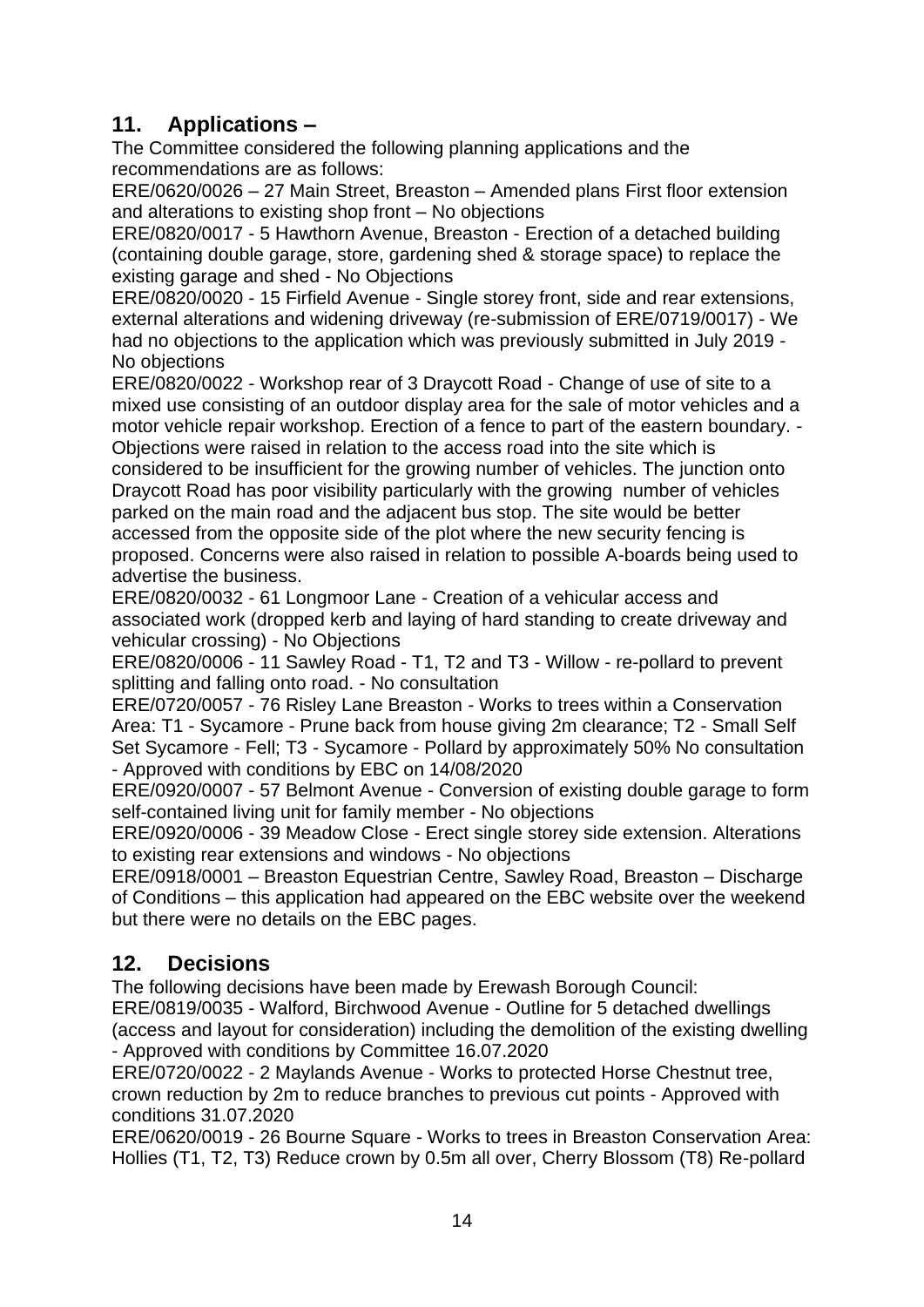back to previous pollard points, Cherry Blossom (T4 & T5) Fell, Laurel (T6) Fell, Cherry Blossom (T7, T9) Fell - Approved 13.07.2020

ERE/0720/0011 - 3 Grosvenor Ave - First floor rear extension and addition of pitched roof to existing single storey rear extension - Approved with conditions 27/08/2020 ERE/0620/0026 - 27 Main Street - First Floor Extension and alterations to existing shop front - Approved with conditions 27.08.2020

# **13. Enforcement issues and Appeals**

# **a) 17-19 Firfield Avenue**

It was RESOLVED to note that the case is still active with the Erewash Borough Council Enforcement team.

# **b) 62-66 Wilsthorpe Road –**

It was RESOLVED to note that the Planning Inspectorate approved the application on the 17.08.2020.

# **c) Brailsford Meadow –**

It was RESOLVED to note that the appeal is still being dealt with by the Planning Inspectorate.

# **d) 60 Holmes Road – Pergola –**

It was RESOLVED to note that the Erewash Enforcement team are dealing with the case.

# **14. Councillors Reports:**

# **a) Planning Training Course –**

Cllr Elliott reported that he had circulated the papers from the training course for all to use.

# **b) Overturned Bin**

Cllr Wrigglesworth reported that a dustbin had been overturned on the footpath to the rear of the Litho factory – Clerk to report to EBC.

The meeting closed at 10.35am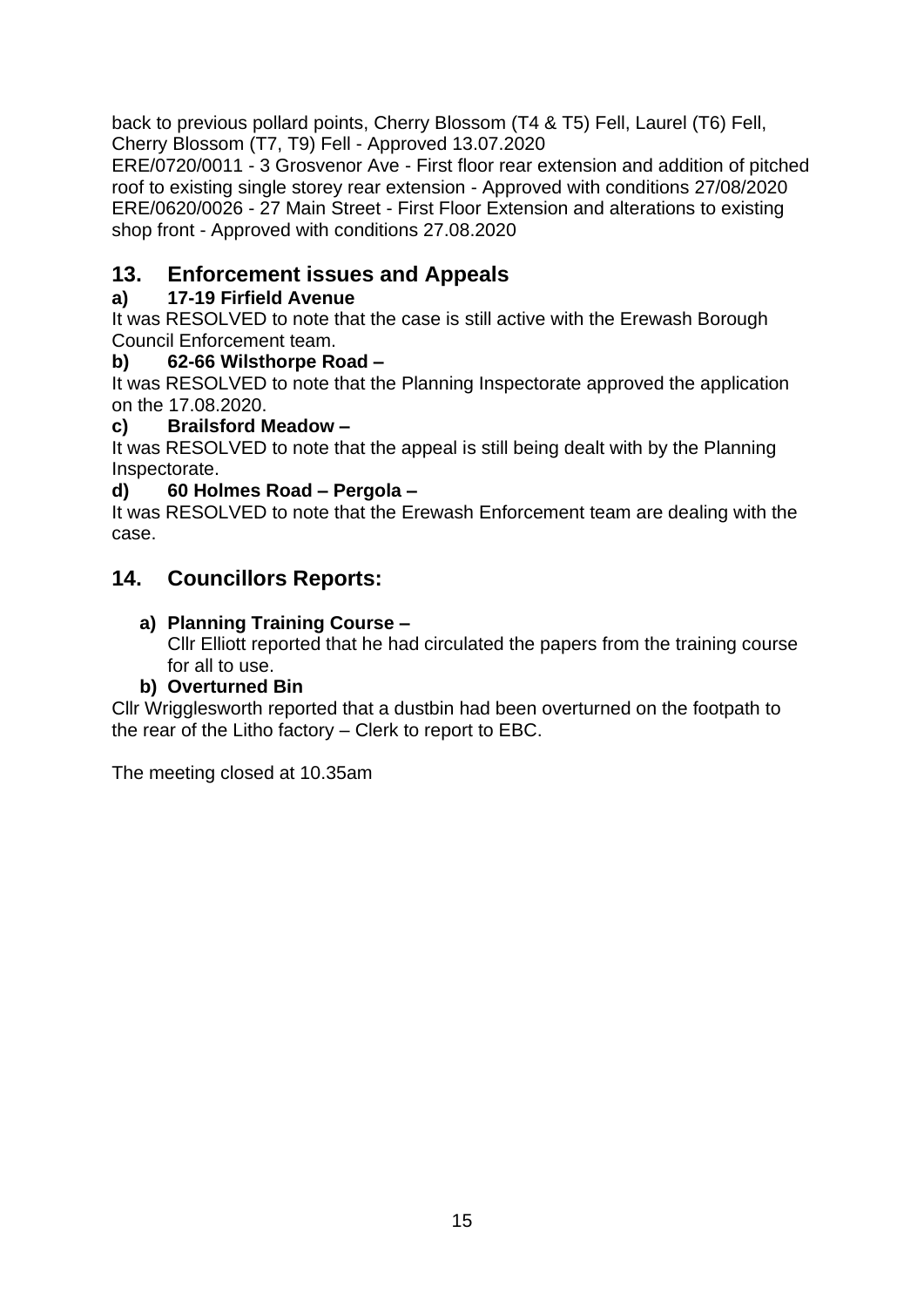# **57/20 Finance Committee of Breaston Parish Council held on Wednesday 9th of September at 10.35am on Remote Zoom Meeting**

# **1. Summons**

# **2. Public Session:**

none

### **3. Present:**

Cllr Luke (Chairman) Cllrs Mounsey, Wrigglesworth, McCaig, Elliott, Miller & Parkinson

# **Also Present:**

Cllrs Fisher & Edgar

# **Apologies:**

# Cllr Rowlinson

# **4. Declaration of Members Interests:**

To enable any Councillors to indicate any items on the agenda in which they have a personal or pecuniary interest in accordance with the Parish Council's Code of Conduct – **none**

# **5. Dispensations:**

To report on and consider any requests for dispensation in accordance with s31 of the Localism Act 2011 - **none**

# **6. Budget Amendments –**

to RESOLVE to note that now a response has been received in relation to the litter collection a meeting is planned between the Chair and Clerk to review the budgets. Clerk to organise on return from holiday.

# **7. Notice of Conclusion of Audit –**

to RESOLVE to note that the audit of accounts for Breaston Parish Council for the year ended 31 March 2020 has been completed and the accounts have been published.

# **8. British Telecom –**

To RESOLVE to note that the issues with British Telecom are now hopefully concluded. Clerk to continue to monitor the account to ensure the promised credits are applied.

# **9. Councillors Reports –**

None

The meeting closed at 10.45am

# **58/20 Payments and Receipts August & September August**

| <b>Payee</b> | <b>Description</b>          | <b>Amount</b> |
|--------------|-----------------------------|---------------|
| Zoom         | <b>Monthly Subscription</b> | 14.39         |
| Go Local     | Card/Giftwrap Mr Allen 100  | 4.14          |
| Post Office  | Postage                     | 0.88          |
| $Co$ -op     | Flowers Mr Allen 100        | 8.00          |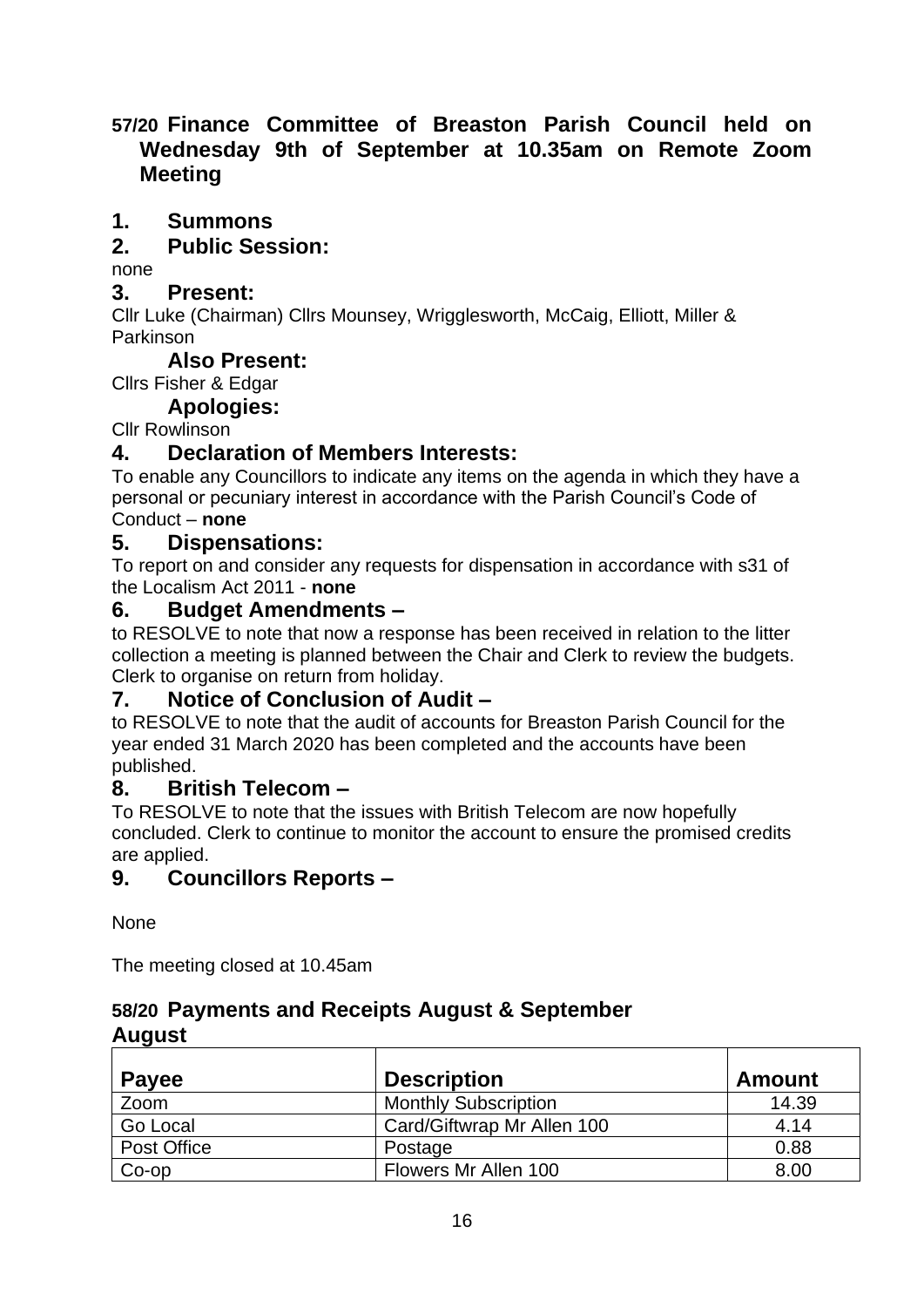| One Stop                       | Sundries PCMR bleach/liquid soap         | 2.69          |
|--------------------------------|------------------------------------------|---------------|
| Amazon                         | Webcam                                   | 47.89         |
| <b>British Telecom</b>         | <b>Broadband/Phone PCMR</b>              | 465.58        |
| Various                        | <b>Staff Costs</b>                       | 4089.05       |
| E.on                           | <b>Electricity PCMR</b>                  | 39.53         |
| E.on                           | <b>Electricity Chapel</b>                | 8.58          |
| E.on                           | <b>Electricity Pavilion</b>              | 24.86         |
| Erewash Borough Council        | Hanging Baskets (4) Yr 2 of 3            | 398.40        |
| <b>DALC</b>                    | <b>Planning Training Cllr Elliott</b>    | 50.00         |
| Scottishpower                  | <b>Electricity MUGA Floodlights</b>      | 45.11         |
| <b>Website Design Derby</b>    | <b>Website Amendments</b>                | 96.00         |
| <b>PKF Littlejohn</b>          | <b>Annual External Audit</b>             | 480.00        |
| <b>Shelter Maintenance Ltd</b> | Hills Road Shelter June 2020 - March     | 77.40         |
|                                | 2021 Cleaning                            |               |
| <b>Glendale Countryside</b>    | Epicormic growth removal Perks and St    | 155.80        |
|                                | <b>Michael's Lime Trees</b>              |               |
| <b>Glendale Countryside</b>    | <b>Pruning Shrubs Sensory Garden</b>     | 46.94         |
| <b>Glendale Countryside</b>    | <b>Grounds Maintenance July</b>          | 966.60        |
| <b>ADS Computer</b>            | <b>Annual Subs for Eset/Remote</b>       | 211.88        |
|                                | Service/Office 365                       |               |
| S Fisher                       | Re-siting benches from Sensory Garden    | 561.00        |
|                                | to Duffield Close                        |               |
|                                |                                          |               |
| <b>Total</b>                   |                                          | 7794.72       |
|                                |                                          |               |
| <b>Payer</b>                   | <b>Description</b>                       | <b>Amount</b> |
| Co-op Funeralcare              | Stevenson OG3 Memorial                   | 45.00         |
| Co-op Funeralcare              | Goller NH11 Memorial (short)             | 45.00         |
| Kinton & Daughters Funeral     | Smyth Exc/Interment 16I                  | 135.00        |
| <b>Directors</b>               |                                          |               |
| <b>Bailey Memorials</b>        | <b>Cairns Additional Inscription Q29</b> | 15.00         |
| <b>HMRC</b>                    | <b>VAT Return</b>                        | 1314.33       |
| Chequers Inn                   | Invoice 907 Calendar Sponsorship         | 20.00         |
| Navigation Inn                 | Invoice 908 Calendar Sponsorship         | 20.00         |
|                                |                                          |               |
| <b>Total</b>                   |                                          | 1,594.33      |

# **September**

| Payee                       | <b>Description</b>                           | <b>Amount</b> |
|-----------------------------|----------------------------------------------|---------------|
| Zoom                        | Monthly subscription                         | 14.39         |
| <b>Cromwell Polythene</b>   | Dog Waste Bags                               | 317.28        |
| Various                     | Staff costs                                  | 4068.99       |
| Erewash Borough Council     | <b>Public Conveniences Perks Annual Cost</b> | 4468.90       |
| <b>Sterilizing Services</b> | <b>Legionella Testing August</b>             | 31.18         |
| Glendale                    | Cemetery Clear up                            | 268.38        |
| Glendale                    | <b>ROW Minor Maintenance Scheme</b>          | 462.00        |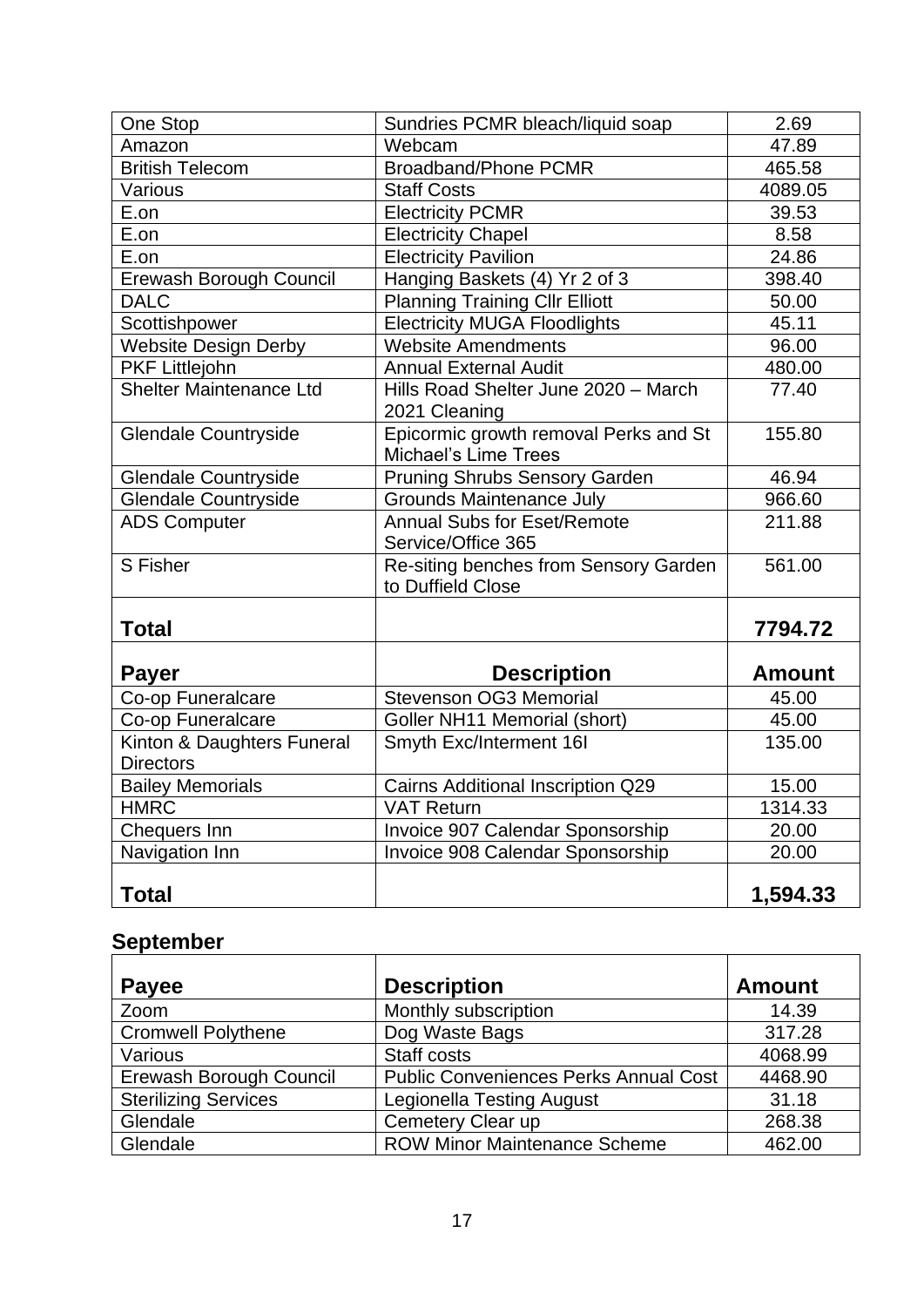| <b>Sky Guard Limited</b>       | Quarterly payment for lone working<br>monitors | 153.60        |
|--------------------------------|------------------------------------------------|---------------|
| Glendale                       | <b>Grounds Maintenance August</b>              | 966.60        |
| <b>Excel Office Equipment</b>  | Stationery                                     | 160.36        |
| <b>Steve Fisher</b>            | Works at Duffield Close, Perks &<br>Cemetery   | 412.00        |
| <b>Steve Fisher</b>            | Noticeboard Wilsthorpe Road                    | 400.00        |
| Amazon                         | <b>Stakes for notices at Cemetery</b>          | 26.43         |
| E.on                           | <b>Chapel Electricity</b>                      | 13.37         |
| E.on                           | <b>PCMR Electricity</b>                        | 39.31         |
| <b>Canopy Tree Services</b>    | Tree Inspection                                | 468.00        |
| Waterplus                      | Cemetery Water                                 | 62.21         |
| <b>Kevin Miller</b>            | Printing/stationery costs                      | 21.98         |
| e.on                           | Pavilion electricity                           | 34.84         |
| <b>SLCC</b>                    | <b>Virtual National Conference Place</b>       | 30.00         |
| <b>Total</b>                   |                                                | 12,419.82     |
|                                |                                                |               |
| <b>Payer</b>                   | <b>Description</b>                             | <b>Amount</b> |
| Co-op Funeralcare              | Goller Balance of payment Mem NH11             | 45.00         |
| Nationwide                     | July Interest                                  | 1.71          |
| <b>Low Cost Accounts</b>       | Calendar Sponsorship                           | 20.00         |
| <b>Roger Smeeton Memorials</b> | <b>Sullivan Memorial DG9</b>                   | 79.00         |
| <b>K</b> Yardley               | Interment Langham NA18                         | 45.00         |
| <b>Canopy Tree Services</b>    | Refund of previous overpayment                 | 97.50         |
| L Parker                       | <b>Calendar Entry Fee</b>                      | 5.00          |
| <b>Andersons Fine Foods</b>    | Calendar Sponsorship Invoice 909               | 20.00         |
| Erewash Borough Council        | <b>Business Rates Grant</b>                    | 10,000.00     |
| <b>Roger Smeeton Memorials</b> | <b>Memorial Daft N30</b>                       | 90.00         |
| <b>Roger Smeeton Memorials</b> | Memorial Langham NA18 Addl Insc                | 15.00         |
| <b>Mark Darling</b>            | Calendar Sponsorship Invoice 910               | 20.00         |
| A W Lymn                       | Memorial Fee Ellis 5H                          | 45.00         |
| Nationwide                     | <b>August Interest</b>                         | 1.70          |

It was proposed and seconded that the above accounts for August & September be accepted.

### **59/20 Public Questions**

none

# **60/20 Date of the Next Meeting**

The next meeting will be on 12<sup>th</sup> of October 2020 at 7.15pm via Zoom remote meeting.

Meeting Closed at 8.30pm

………………………………………………Chairman